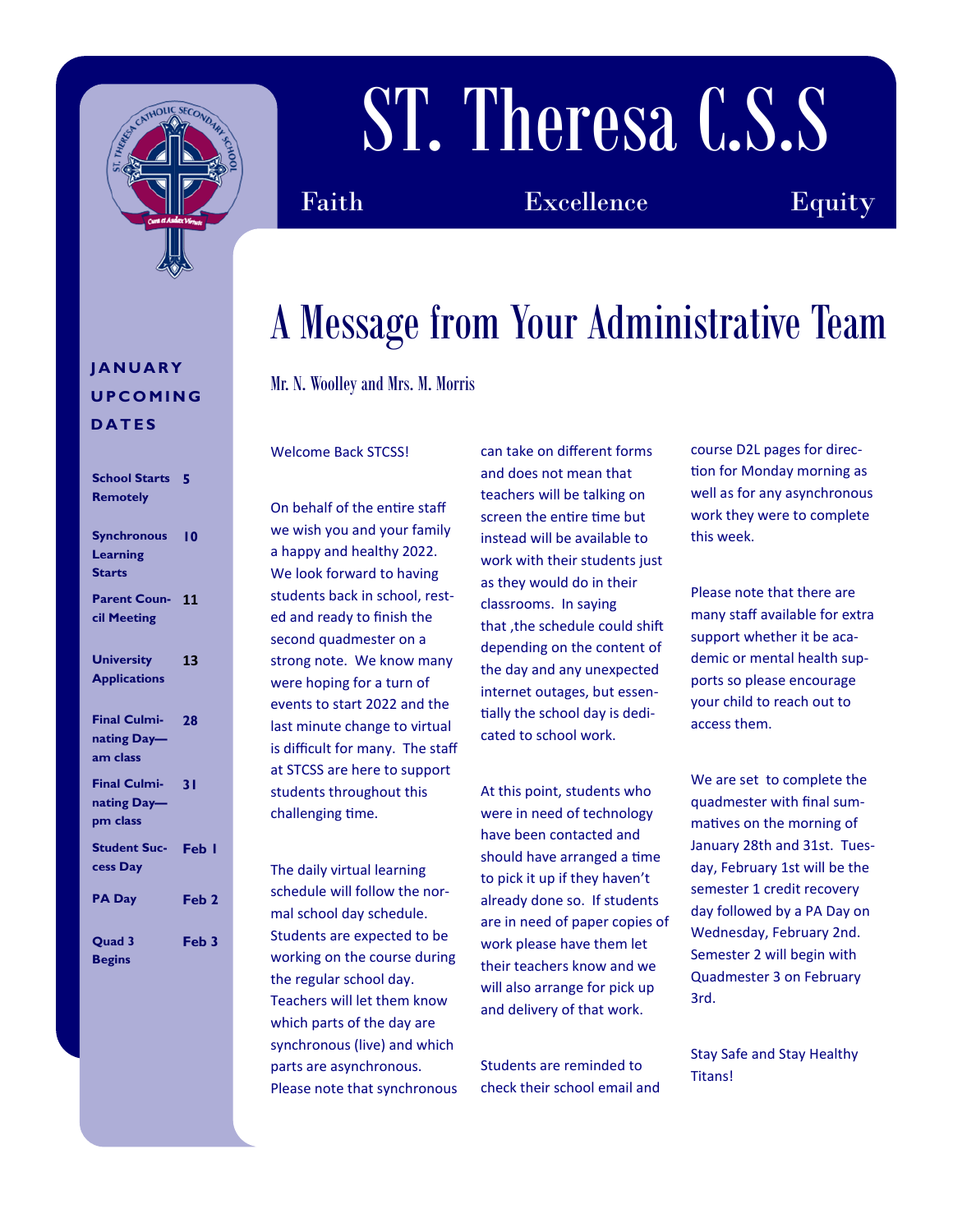#### **P A G E 2**

#### *STCSS UNIFORM REMINDERS*

- *Ball caps and toques are NOT art of our STCSS uniform*
- *Team/Club spirit wear are NOT part of our STCSS uniform*
- *Footed opaque tights should be worn with kilts*
- *Khaki pants are NO LONGER part of the uniform. If students want to wear pants they should be wearing the grey ones available on our McCarthy's website, https:// mccarthyuniforms.ca*

*We are looking for donations of gently used uniform pieces to assist our school family. Used uniforms may be dropped off at the main office. If you have any questions, please contact Mrs. Anita Bedore, Chaplaincy Leader (613) 968-6993 X2020. Thank you for your help!*

### Christmas Sharing 2021

The 2021 Christmas Sharing Program saw deliveries to families in the Belleville area on Wednesday, December 15th. Many thanks go to the students, staff and our school families for the generosity witnessed through many acts of kindness for our Christmas Sharing families. Thank you!! May the blessings of the Holy Season of Christmas offer you joy throughout 2022!

> The St. Theresa Chapel is a busy place on Christmas Sharing delivery day!



#### Titan Athletics

The St. Theresa Titans have nine sports teams participating in Bay of Quinte Athletics for the winter season. Leading up to the Christmas break some sports had league play while other teams were still in pre-season practices. Currently sports are paused with Covid-19 restrictions but there is optimism the winter season will resume. In the meantime, school athletes and all students are en-

couraged to be active for their physical and mental health. Go Titans!

### Guidance



**Quadmester Calendar** Quadmester 1 : Sept 7—Nov10 Exam Days : Nov 11– Nov 12 Quadmester 2 : Nov 15 - Jan 27 Exam Days : Jan 28– Jan 31 Quadmester 3: Feb 3– April 12 Exam Days: April 13– April 14 Quadmester 4: April 19– June 23 Exam Days: June 24 - June 28

#### **Reminder to Grade 12's:** University Application Deadline = January 13, 2022 College Application Deadline = February 1, 2022 **Incoming Grade 8's**

Guidance will be in contact with Grade 8 teachers to begin the registration and course selection process.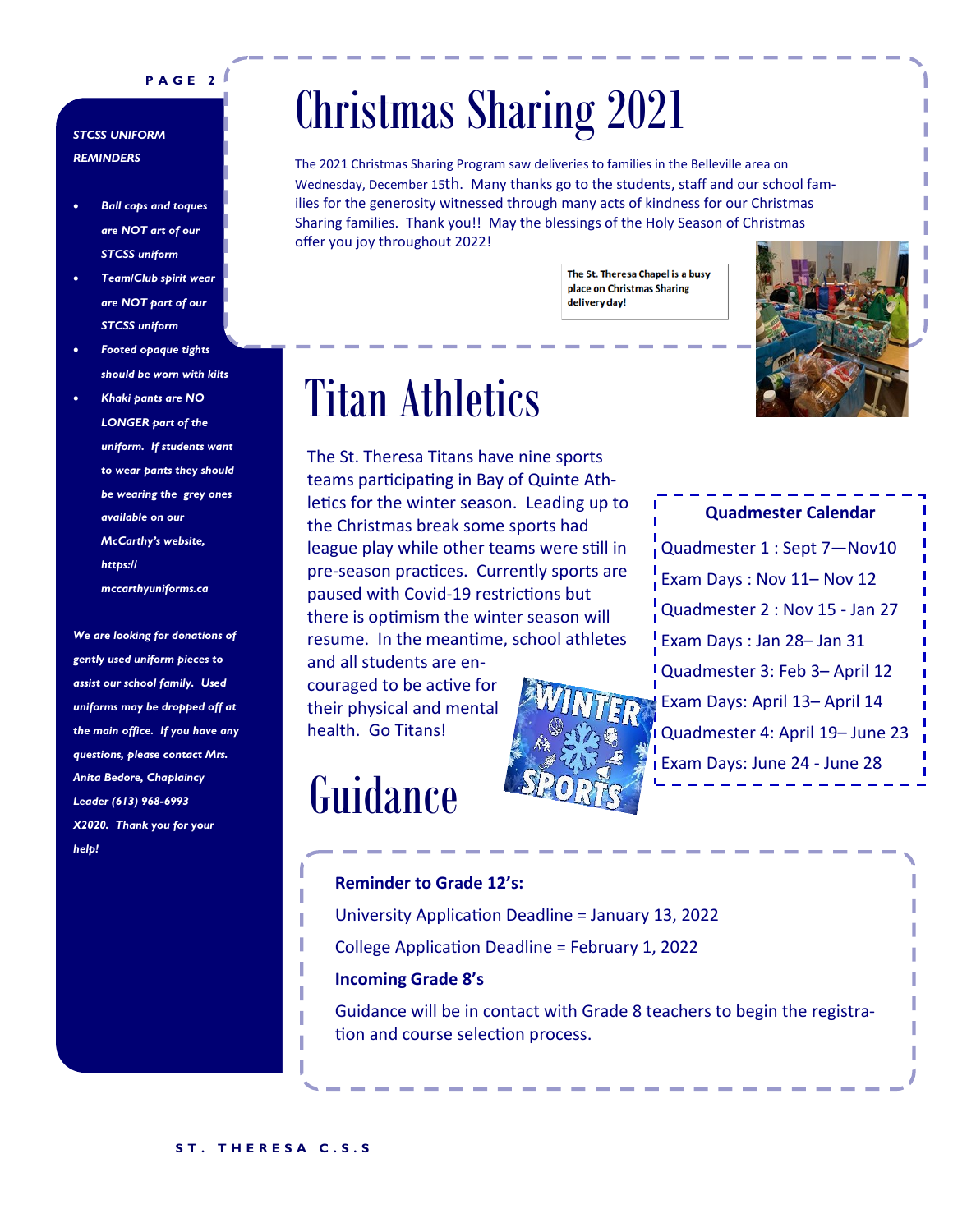### Learning Commons

We may be working from home right now but you can still access many of our Learning Commons resources online by going to your Virtual Commons and clicking on this Learning Commons icon:

.As seen in the screenshot



below, you will find many helpful items...

• Under Collections on the left side of the screen, you will find access to Sora books (for those of you who want to keep reading digitally - remember especially the Forest of Reading books) and Databases (to do research for your culminating activities).

In the middle of the screen. click on the Toronto Star to stay up to date with today's news. Login 6752196 / password - education.

• Also in the middle, click on Easy Bib works cited creator to easily create that Works Cited for your culminating research assignment.

At the bottom of the page, click on the "Contact your Librarian" button at the bottom to ask Mrs. Brownabout research, works cited, parenthetical documentation or anything else you need.



### Tech Tips

Not sure where to go for tech help while learning remotely? Click on the Learning Commons icon on your Virtual Commons (as seen in the screenshot above). On the right side under the "In Your Learning Commons" gallery, click on the right arrow until you come to the Technical Support picture as seen below. Click on that to be taken to a video suggesting online places to find support for your tech challenges. Of course, you can always choose "Contact your Librarian" to re-

ceive assistance on anything as well.